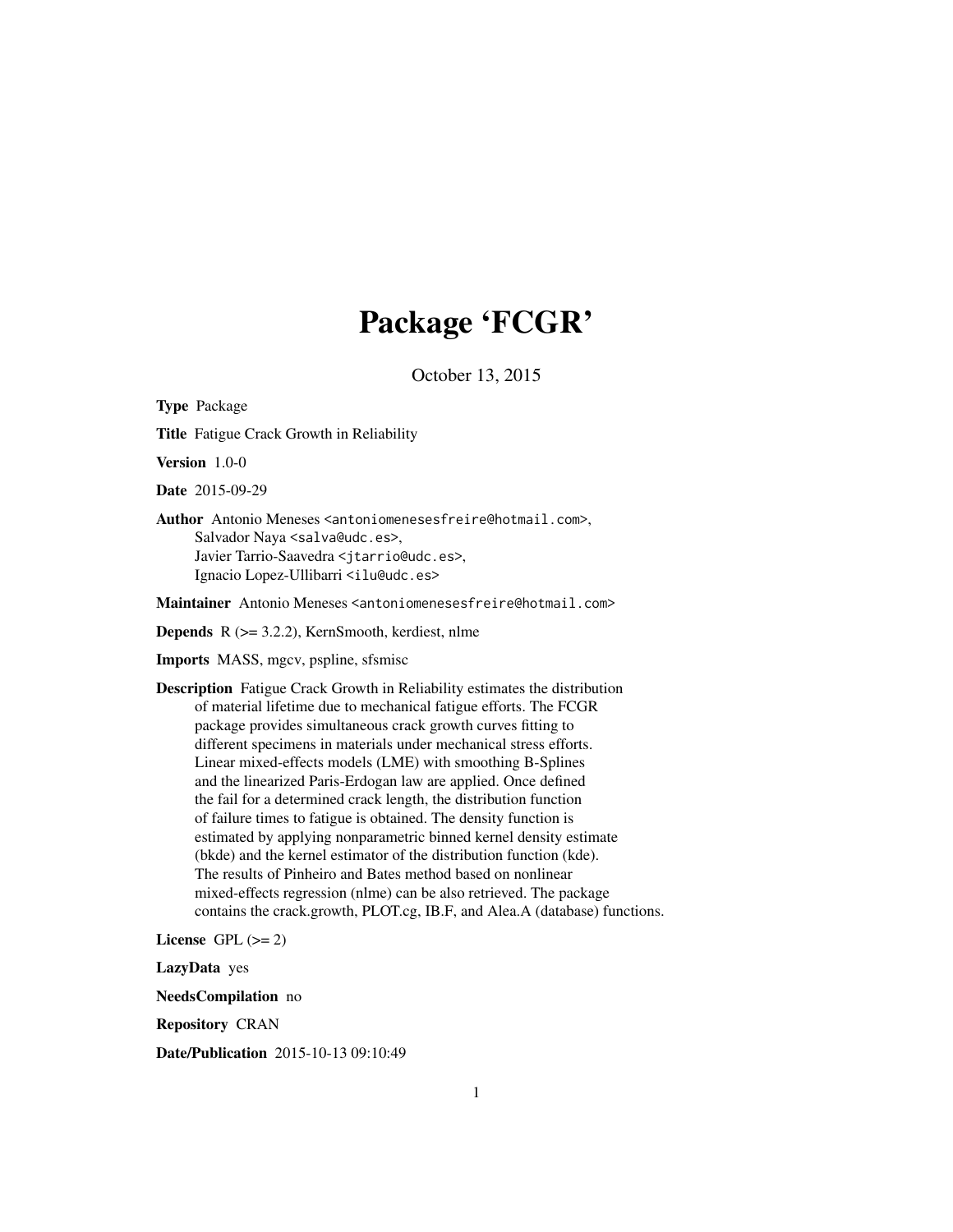### <span id="page-1-0"></span>R topics documented:

| Index |  |  |  |  |  |  |  |  |  |  |  |  |  |  |  |  |  |  |
|-------|--|--|--|--|--|--|--|--|--|--|--|--|--|--|--|--|--|--|

FCGR-package *Fatigue Crack Growth in Reliability*

#### Description

Fatigue Crack Growth in Reliability estimates the distribution of material lifetime due to mechanical fatigue efforts. The FCGR package provides simultaneous crack growth curves fitting to different specimens in materials under mechanical stress efforts. Linear mixed-effects models (LME) with smoothing B-Splines and the linearized Paris-Erdogan law are applied. Once defined the fail for a determined crack length, the distribution function of failure times to fatigue is obtained. The density function is estimated by applying nonparametric binned kernel density estimate (bkde) and the kernel estimator of the distribution function (kde). The results of Pinheiro and Bates method based on nonlinear mixed-effects regression (nlme) can be also retrieved. The package contains the crack.growth, PLOT.cg, IB.F, and Alea.A (database) functions.

#### Details

| Package: | FCGR         |
|----------|--------------|
| Type:    | Package      |
| Version: | 1.0          |
| Date:    | 2015-09-29   |
| License: | $GPL \geq 2$ |

The main functions and data frame are cracks.growth, IB.F, PLOT.cg, Alea.A

#### Author(s)

Antonio Meneses <antoniomenesesfreire@hotmail.com>, Salvador Naya <salva@udc.es>, Javier Tarrio-Saavedra <jtarrio@udc.es>, Ignacio Lopez-Ullibarri <ilu@udc.es>

Maintainer: Antonio Meneses <antoniomenesesfreire@hotmail.com>

#### References

Meeker, W., Escobar, L. (1998) Statistical Methods for Reliability Data. John Wiley & Sons, Inc. New York.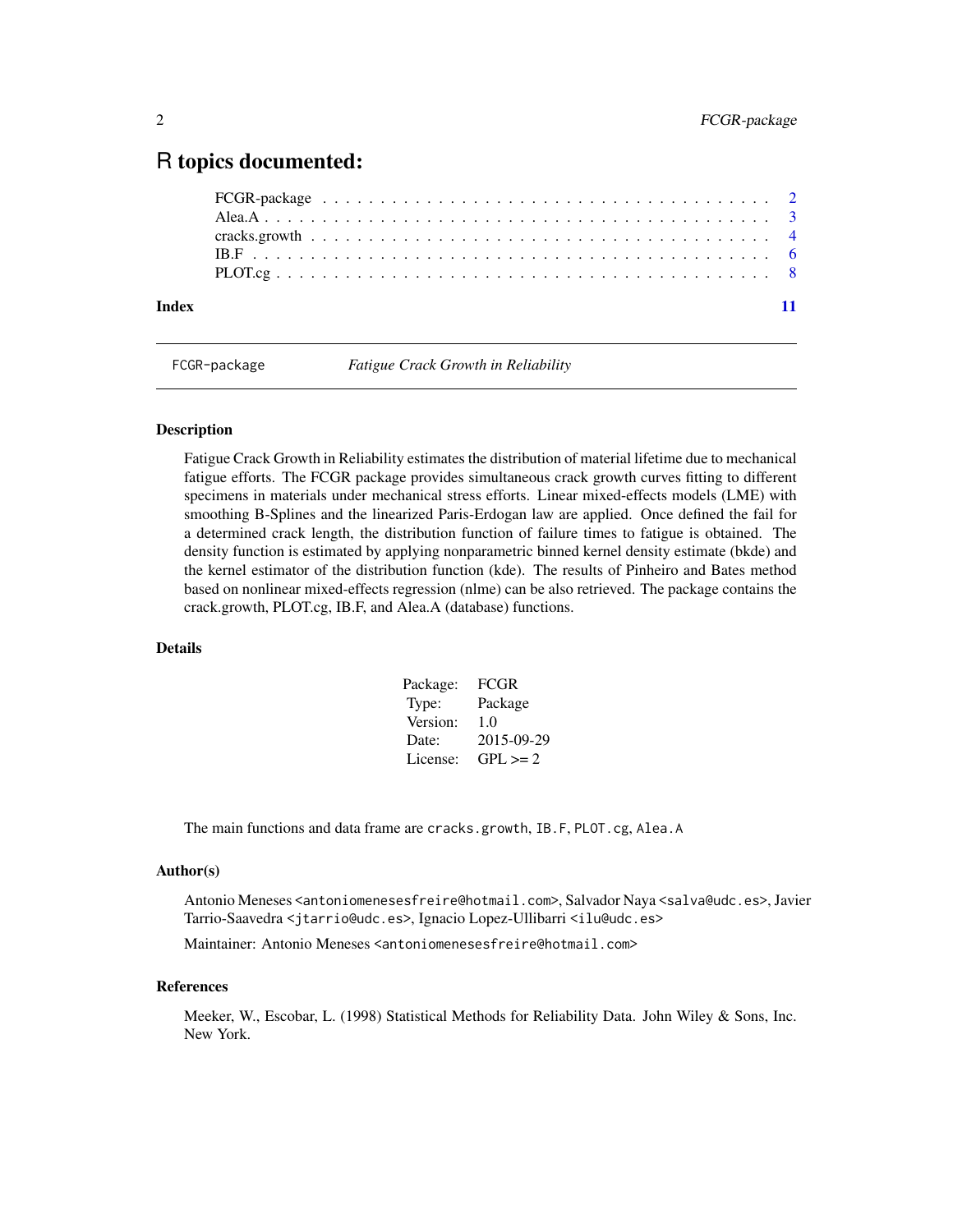#### <span id="page-2-0"></span> $A$ lea.A  $3$

Pinheiro JC., Bates DM. (2000) Mixed-effects models in S ans S-plus. Statistics and Computing. Springer-Verlang. New York.

Paris, P.C. and Erdogan, F. (1963) A critical analysis of crack propagation laws. J. Basic Eng., 85, 528.

Alea.A *Crack growth of aluminum A-alloy due mechanical fatigue efforts*

#### Description

Crack growth of aluminum A-alloy due mechanical fatigue efforts. Alea.A is a data frame composed of 262 rows y 3 columns.

#### Format

This data frame is composed of the following columns:

cycles 21 vectors with times or cycles corresponding to each specimen (overall 262 cycles).

cracks 21 vectors with the crack lengths corresponding to each specimen.

sample 21 different specimens, each one repeated the number of elements of "cycles" or "cracks".

#### Details

Alea.A is composed of the crack length growth and number of cycles of 21 different specimens. It is detailed in Hudak et al. (1978) and referred by Meeker and Escobar (1998) in table C.14.

#### Source

Meeker, W., Escobar, L. (1998) Statistical Methods for Reliability Data. John Wiley & Sons, Inc. New York.

#### Examples

data(Alea.A)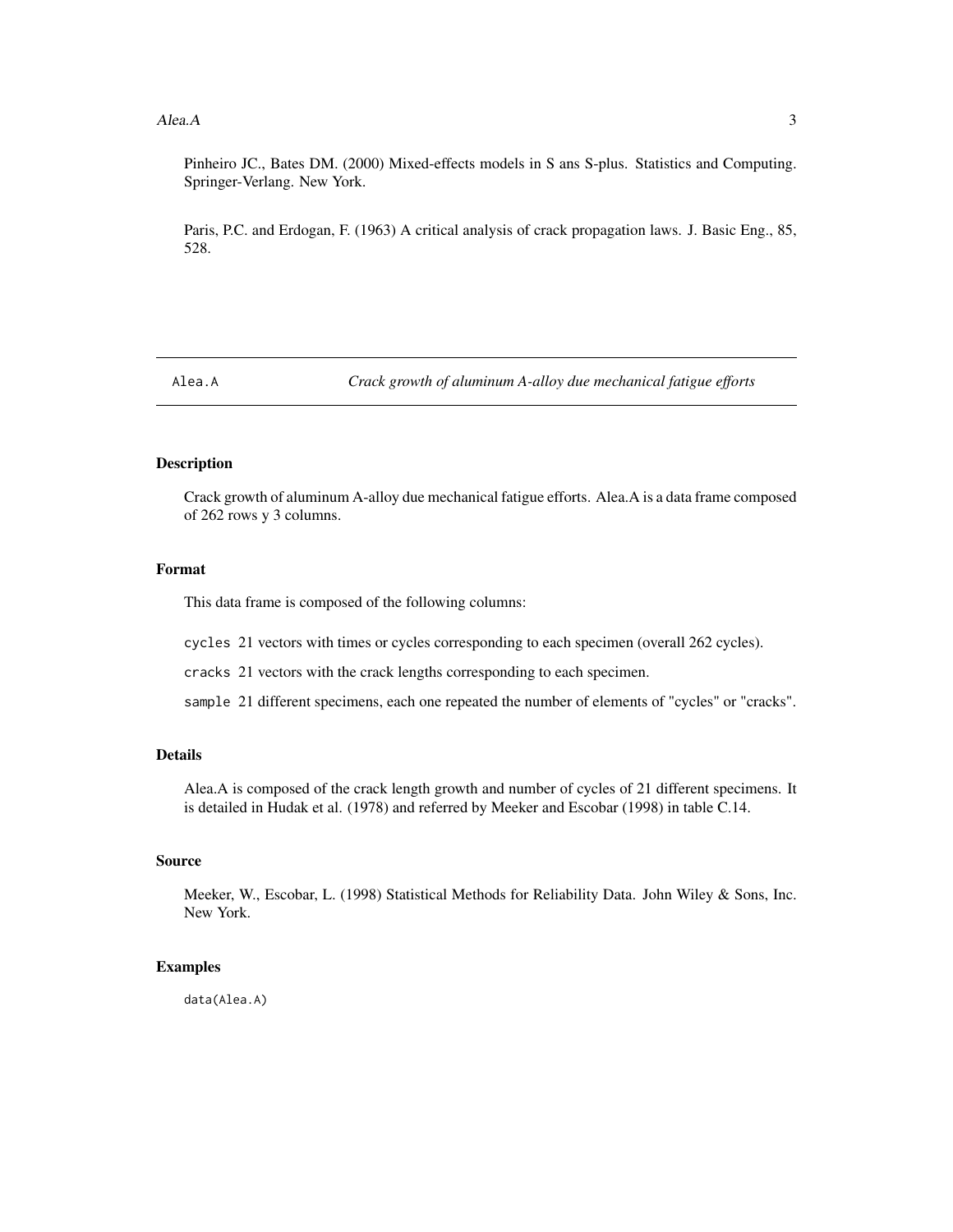<span id="page-3-0"></span>

#### **Description**

It provides the lifetime distribution of metallic materials that fail due to the crack growth produced by mechanical fatigue efforts. The crack growth trends are fitted by linear or nonlinear mixed effects regression models in order to make predictions about the material lifetime. The lifetime is defined as the time passed before the material does not meet the specification requirements and it is conditioned by a critical crack length that induces the material failure. Three different methods can be applied to estimate the fatigue lifetime distribution: "SEP-lme\_bkde" and "SEP-lme\_kde" are nonparametric while "PB-nlme" corresponds to the parametric approach proposed by Pinheiro and Bates (2000).

#### Usage

cracks.growth(x, aF, T\_c, method = c("SEP-lme\_bkde", "SEP-lme\_kde", "PB-nlme"), nMC = 5000, nBKDE = 5000, nKDE = 5000)

#### Arguments

| Matrix or data frame composed of three columns: times or number of cycles,<br>crack lengths and specimen number.                                                                                                                                                                                                                                                                                                                                                                                                                                                                                                                |
|---------------------------------------------------------------------------------------------------------------------------------------------------------------------------------------------------------------------------------------------------------------------------------------------------------------------------------------------------------------------------------------------------------------------------------------------------------------------------------------------------------------------------------------------------------------------------------------------------------------------------------|
| Critical crack length for which the material failure is produced.                                                                                                                                                                                                                                                                                                                                                                                                                                                                                                                                                               |
| Censoring time or frequency.                                                                                                                                                                                                                                                                                                                                                                                                                                                                                                                                                                                                    |
| A string of characters: "SEP-lme_bkde" (default methodology) indicates that a<br>mixed effects linear regression model is applied to crack growth data and the<br>lifetime density is estimated by bkde method. "SEP-lme_kde" indicates that a<br>mixed effects linear regression model is applied to crack growth data and the<br>lifetime distribution is estimated by kde method. "PB-nlme" indicates that a<br>mixed effects nonlinear regression model is applied to crack growth data and<br>the lifetime the parameters are estimated maximum likelihood methodologies,<br>and the lifetime distribution by Monte Carlo. |
| Number of Monte Carlo estimates, by default 5000.                                                                                                                                                                                                                                                                                                                                                                                                                                                                                                                                                                               |
| Number of bkde estimates, by default 5000.                                                                                                                                                                                                                                                                                                                                                                                                                                                                                                                                                                                      |
| Number of kde estimates, by default 5000.                                                                                                                                                                                                                                                                                                                                                                                                                                                                                                                                                                                       |
|                                                                                                                                                                                                                                                                                                                                                                                                                                                                                                                                                                                                                                 |

#### Details

This function provides a simultaneous fitting of crack growth data corresponding to different specimens when these are subjected to mechanical fatigue efforts. For this purpose, mixed effects linear models (lme) with B-spline smoothing are applied. Since the failure is defined at a specific critical crack length, predictions of material lifetime are obtained assuming the linearized Paris-Erdogan law and the material lifetime distribution is estimated. There are available three different techniques to estimate the lifetime distribution: the binned kernel density estimate (bkde), the kernel estimator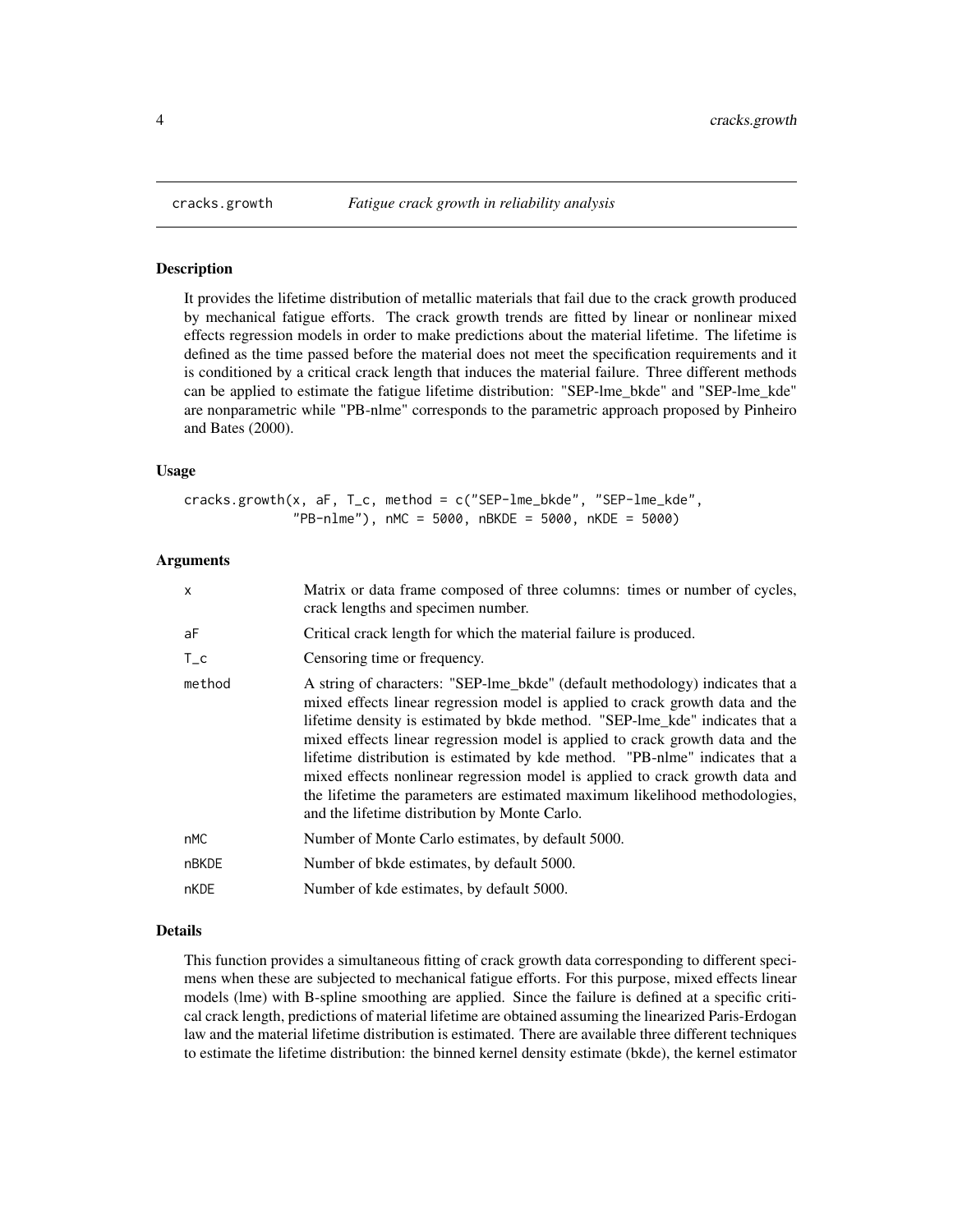#### cracks.growth 5

for the distribution function (kde) computed by Quintela del Rio and Estevez-Perez (2012), and in addition the parametric method proposed by Pinheiro and Bates (2000) based on mixed effects nonlinear regression (nlme), maximum likelihood and Monte Carlo simulation.

#### Value

Return a list with the following values:

| data       | Data frame with the data corresponding to number of cycles, crack length, and<br>sample.                                       |
|------------|--------------------------------------------------------------------------------------------------------------------------------|
| a.F        | Critical crack length.                                                                                                         |
| Тc         | Censoring time.                                                                                                                |
| param      | Data frame with the estimates of Paris law parameters: C and m                                                                 |
| crack.est  | Data frame with time, crack growth estimates, and corresponding sample or<br>specimen.                                         |
| sigma      | Residual standard deviation.                                                                                                   |
| residuals  | Residuals resulting from the crack length fitting.                                                                             |
| crack.pred | Data frame with time, crack growth predictions out of the experimental time<br>interval, and corresponding sample or specimen. |
| F.emp      | Data frame with the empirical lifetime distribution and the corresponding time:<br>time, Fe.                                   |
| bw         | Bandwidth used in bkde and kde methods.                                                                                        |
| F.est      | Data frame with the estimated lifetime distribution and the corresponding time:<br>time, F.                                    |
| nBKDE      | Number of bkde estimates.                                                                                                      |
| nKDE       | Number of kde estimates.                                                                                                       |
| nMC        | Number of Monte Carlo estimates.                                                                                               |

#### Author(s)

Antonio Meneses <antoniomenesesfreire@hotmail.com>, Salvador Naya <salva@udc.es>, Javier Tarrio-Saavedra <jtarrio@udc.es>, Ignacio Lopez-Ullibarri <ilu@udc.es>

#### References

Meeker, W., Escobar, L. (1998) Statistical Methods for Reliability Data. John Wiley & Sons, Inc. New York.

Pinheiro JC., Bates DM. (2000) Mixed-effects models in S ans S-plus. Statistics and Computing. Springer-Verlang. New York.

Paris, P.C. and Erdogan, F. (1963) A critical analysis of crack propagation laws. J. Basic Eng., 85, 528.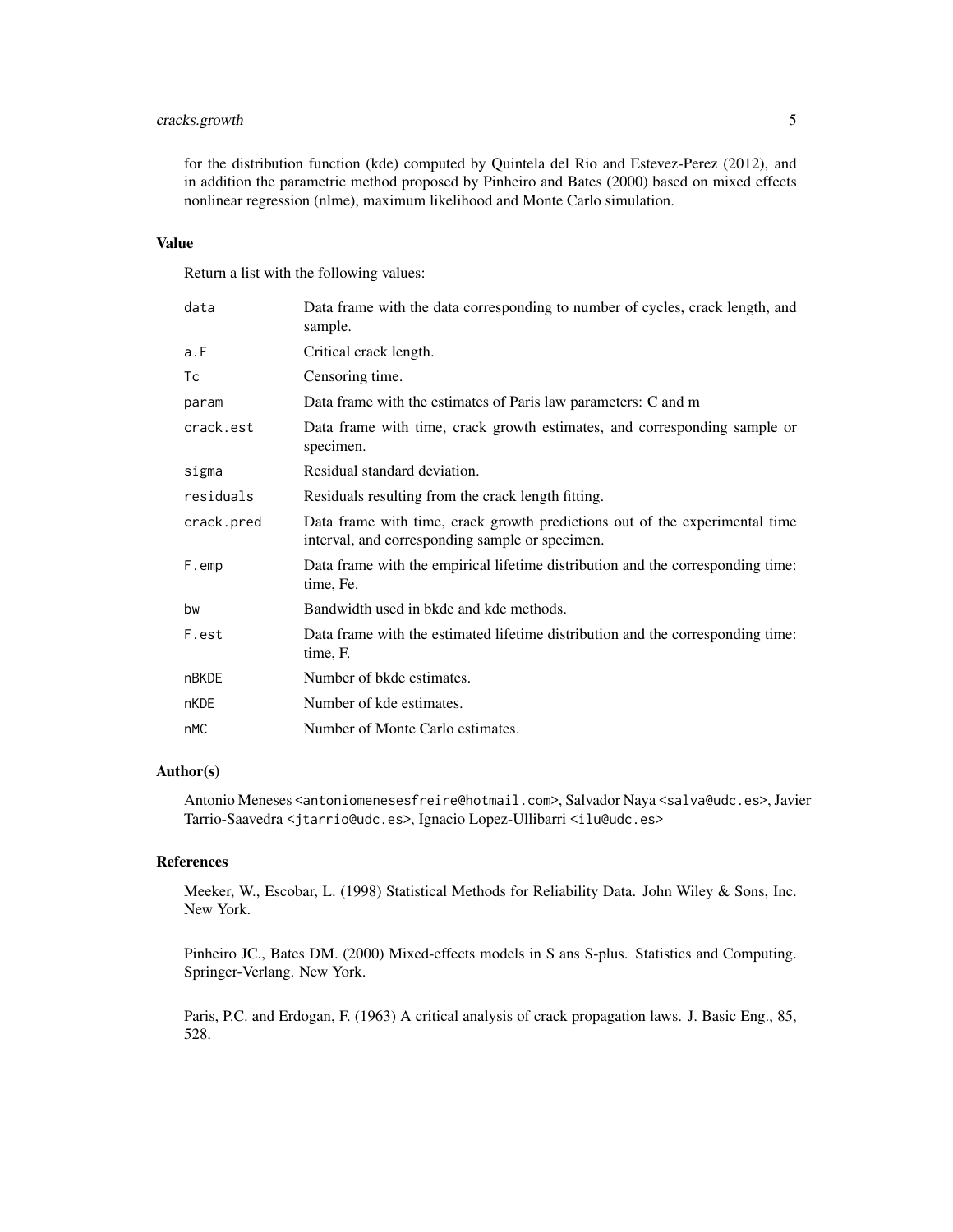Quintela-del-Rio, A. and Estevez-Perez, G. (2012) Nonparametric Kernel Distribution Function Estimation with kerdiest: An R Package for Bandwidth Choice and Applications, Journal of Statistical Software 50(8), 1. URL http://www.jstatsoft.org/v50/i08/.

#### Examples

```
## Not run:
## Using the Alea.A dataset
data(Alea.A)
x <- Alea.A
## Critical crack length
aF < -1.6## Censoring time
T_{C} <- 0.12
## cracks.growth function applied to Alea.A data
cg <- cracks.growth (x, aF, T_c, method = c("SEP-lme_bkde", "SEP-lme_kde",
                 "PB-nlme"), nBKDE = 5000, nKDE = 5000, nMC = 5000)
## cracks.growth values using the "SEP-lme_bkde" by default method.
names(cg)
# [1] "data" "a.F" "Tc" "param" "crack.est"
# [6] "sigma" "residuals" "crack.pred" "F.emp" "bw"
#[11] "F.est" "nBKDE"
```
## End(Not run)

IB.F *Bootstrap confidence bands for fatigue lifetime*

#### Description

It performs bootstrap confidence bands for fatigue lifetime. The lifetime matrix is calculated by bootstrap resampling by means the above mentioned methodologies (see craks.growth). The confidence bands are estimated by the quantile based method.

#### Usage

```
IB.F(z, nB, alpha = 0.05, method = c("SEP-1me_bkde", "SEP-1me_kde","PB-nlme"))
```
#### Arguments

|        | cracks.growth object.                                                                                     |
|--------|-----------------------------------------------------------------------------------------------------------|
| nВ     | Number of bootstrap resampling.                                                                           |
| alpha  | Confidence level.                                                                                         |
| method | Character string showing the distribution estimates method: "SEP-lme_bkde",<br>"SEP-lme kde" or "PB-nlme. |

<span id="page-5-0"></span>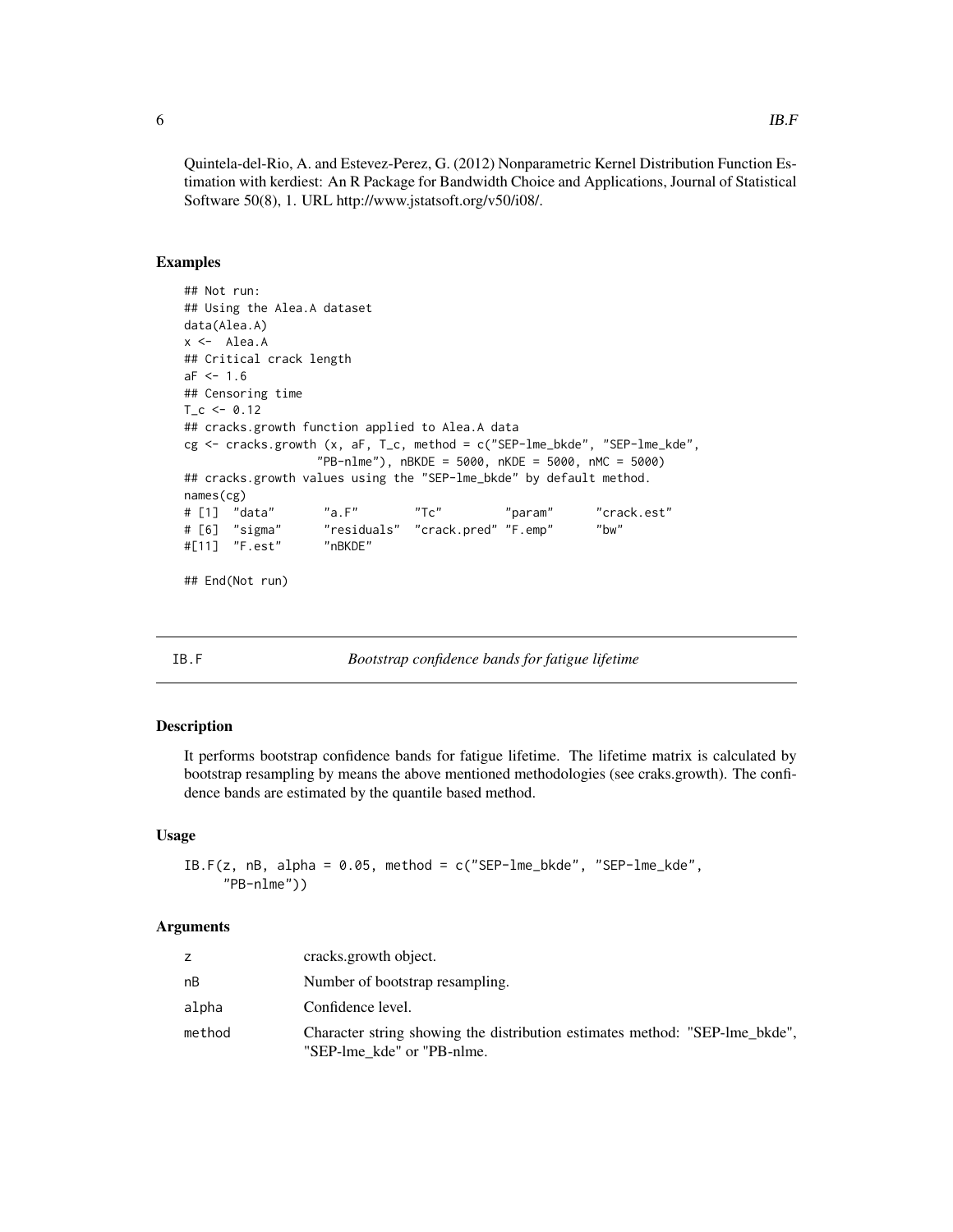#### $IB.F$  7

#### Details

IB.F is performed from the output of cracks.growth function.

#### Value

Return a list with the following values:

| Mat.F.B     | Matrix that contents the fatigue lifetimes corresponding to each bootstrap re-<br>sampling.                                                                                                                          |
|-------------|----------------------------------------------------------------------------------------------------------------------------------------------------------------------------------------------------------------------|
| I.Bootstrap | Data frame that contents the bootstrap confidence bands for lifetime distribution,<br>at a confidence level of 95 percent (by default). It is composed by two columns<br>corresponding to the bands limits: low, up. |

#### Author(s)

Antonio Meneses <antoniomenesesfreire@hotmail.com>, Salvador Naya <salva@udc.es>, Javier Tarrio-Saavedra <jtarrio@udc.es>, Ignacio Lopez-Ullibarri <ilu@udc.es>

#### References

Meeker, W., Escobar, L. (1998) Statistical Methods for Reliability Data. John Wiley & Sons, Inc. New York.

Pinheiro JC., Bates DM. (2000) Mixed-effects models in S ans S-plus. Statistics and Computing. Springer-Verlang. New York.

Paris, P.C. and Erdogan, F. (1963) A critical analysis of crack propagation laws. J. Basic Eng., 85, 528.

#### Examples

```
## Not run:
## Using the Alea.A dataset
data(Alea.A)
x <- Alea.A
## Critical crack length
aF < -1.6## Censoring time
T_c < -0.12## cracks.growth function applied to Alea.A data
cg <- cracks.growth(x, aF, T_c, method = c("SEP-lme_bkde", "SEP-lme_kde",
                     "PB-nlme"), nBKDE = 5000, nKDE = 5000, nMC = 5000)
## z is a cracks.growth object
z \leftarrow cg## Number of bootstrap resamplings
nB <- 100
## Application of IB.F function to cg object
ic.b \leq IB.F(z, nB, alpha = 0.05, method = c("SEP-lme_bkde", "SEP-lme_kde","PB-nlme"))
```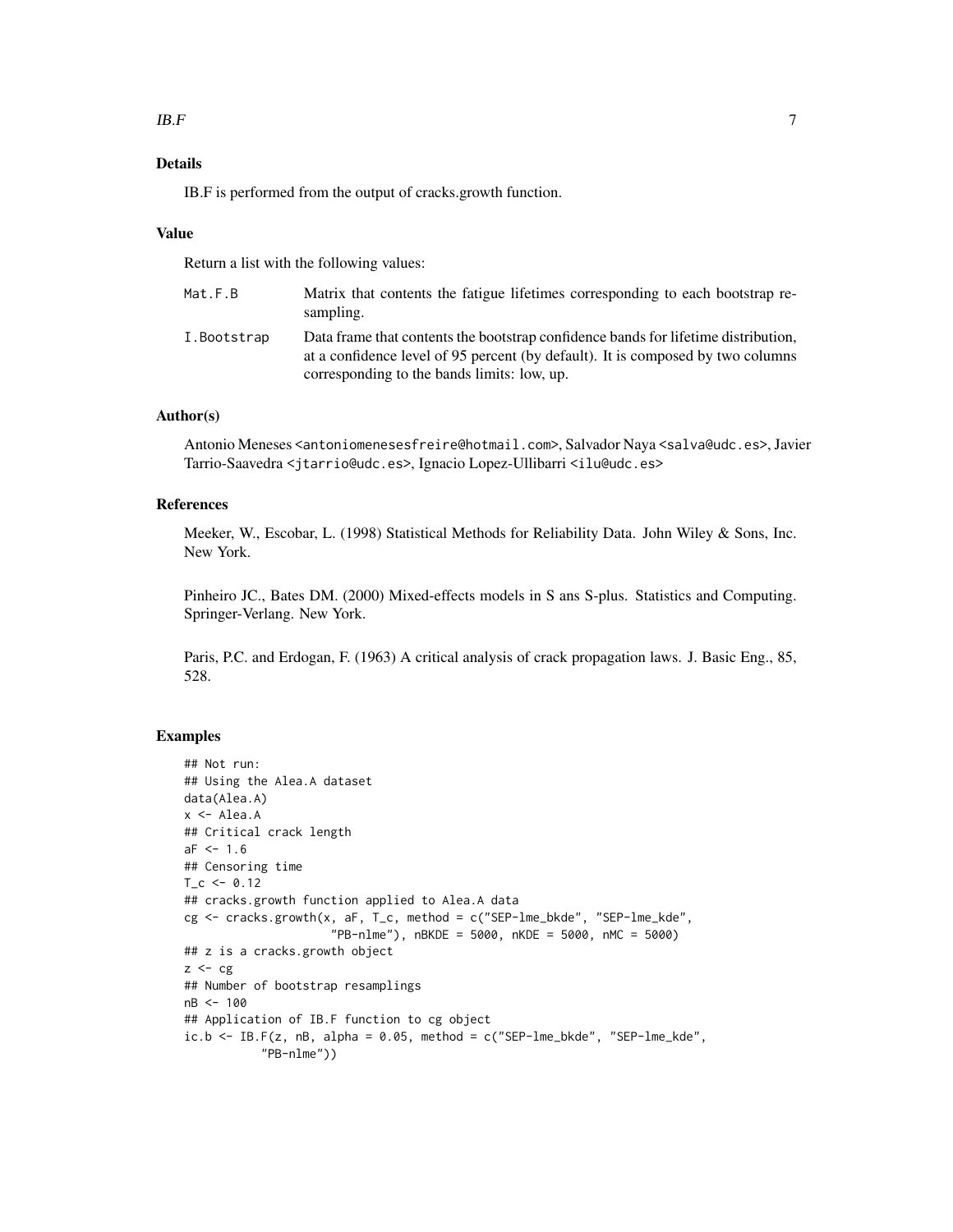```
## ic.b values obtainde by the "SEP-lme_bkde" model
names(ic.b)
# [1] "Mat.F.B" "I.Bootstrap"
## Chart with the empirical and estimated distribution functions,
## with bootstrap confidence bands at 95
# Observations from which the distribution function is estimated
F1.F \leftarrow z$F.set[, 2]plot( ic.b$I.Bootstrap$low,F1.F, col=2, type="l", lty=2, lwd=2,
          xlim=c(0.05,0.18),
         main="Plot: distributions of failure times\n confidence intervals",
         xlab="million cycles", ylab="probability", cex.lab=1.7,
          cex.main=2, las=1)
lines(ic.b$I.Bootstrap$up, F1.F, col=2, lty=2, lwd=2)
points(z$F.est, pch=20)
points(z$F.emp, col=4, pch=20, cex=1.5)
legend("topleft", c("Empirical", "Estimated","Bootstrap (95 percent)"),
              col=c("blue","black","red"), lty=c(1,1,1), pch=c(20,20,20),
              cex=1.5, bty="n")
## Graph with confidence bands
matplot(ic.b$Mat.F.B, F1.F, main="Bootstrap resampling lines",
         type="l", lwd=2, xlim=c(0.05,0.18), xlab="million cycles",
        ylab="probability", cex.lab=1.7, cex.main=2, las=1)
## End(Not run)
```
PLOT.cg *Fatigue Crack Growth in Reliability plots*

#### **Description**

It provides graphical outputs composed of the trends corresponding to the crack length growth due to mechanical fatigue, the crack length estimates by the models, crack length predictions, and lifetime distribution estimates.

#### Usage

PLOT.cg(x)

#### Arguments

x cracks.growth object

#### Details

Specifically, the following graphs are provided: exploratory dataset graph, plot with the crack length estimates and predictions, residuals graph, empirical and estimated lifetime distribution plot obtained by SEP-lme\_bkde, SEP-lme\_kde or PB-nlme methods.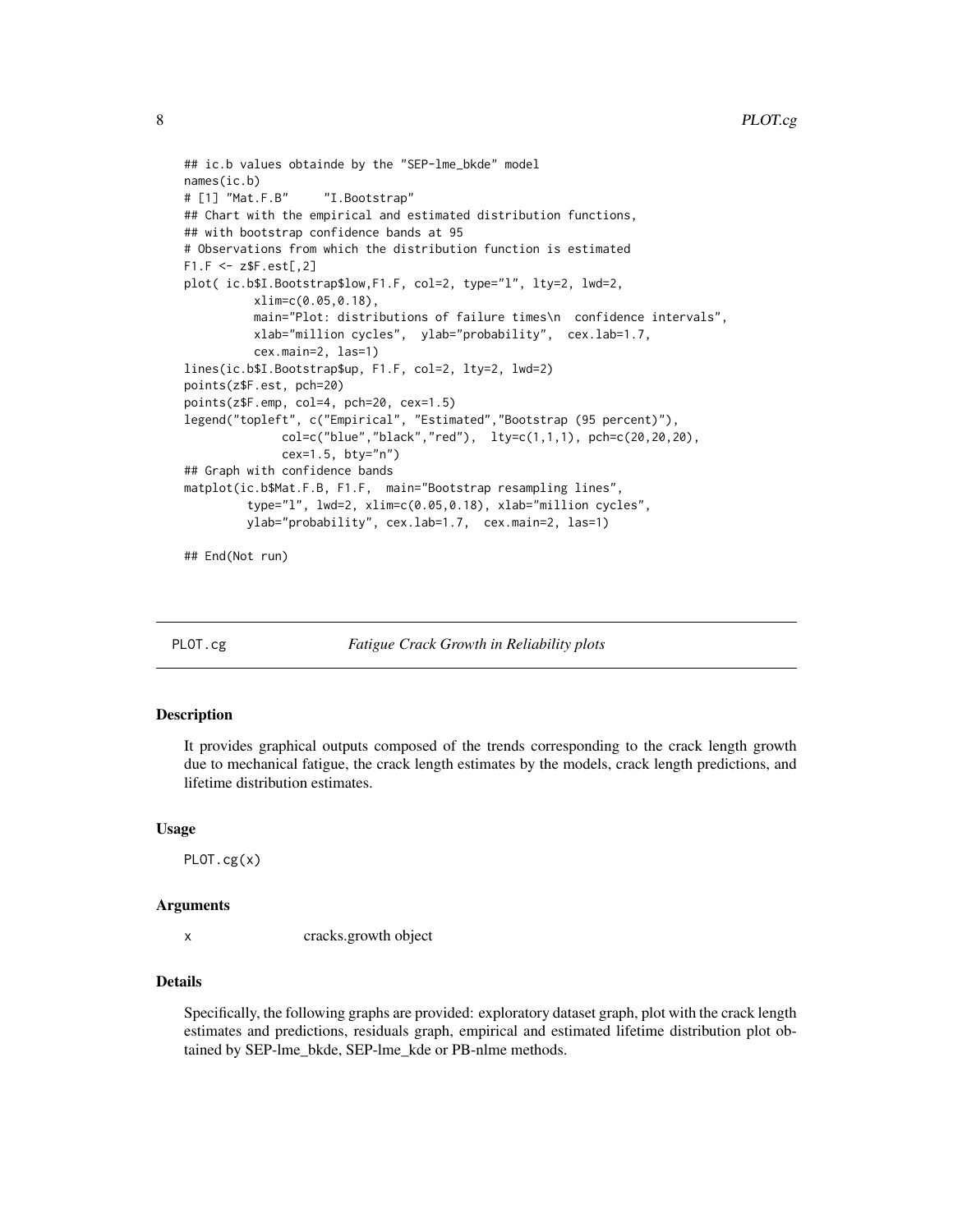#### PLOT.cg 9

#### Value

Return the following values:

| plot.data  | Exploratory chart.                                                                                |
|------------|---------------------------------------------------------------------------------------------------|
| plot.pred  | Plot for fatigue lifetimes estimates and predictions.                                             |
| plot.F     | Plot for the empirical distribution and lifetimes distribution estimates of fatigue<br>lifetimes. |
| plot.resid | Residuals chart.                                                                                  |

#### Author(s)

Antonio Meneses <antoniomenesesfreire@hotmail.com>, Salvador Naya <salva@udc.es>, Javier Tarrio-Saavedra <jtarrio@udc.es>, Ignacio Lopez-Ullibarri <ilu@udc.es>

#### References

Meeker, W., Escobar, L. (1998) Statistical Methods for Reliability Data. John Wiley & Sons, Inc. New York.

Pinheiro JC., Bates DM. (2000) Mixed-effects models in S ans S-plus. Statistics and Computing. Springer-Verlang. New York.

Paris, P.C. and Erdogan, F. (1963) A critical analysis of crack propagation laws. J. Basic Eng., 85, 528.

#### Examples

```
## Not run:
## Using the Alea.A dataset
data(Alea.A)
x <- Alea.A
## Critical crack length
aF < -1.6## Censoring time
T_c < -0.12## cracks.growth function applied to Alea.A data
cg <- cracks.growth (x, aF, T_c, method = c("SEP-lme_bkde", "SEP-lme_kde",
                     "PB-nlme"), nBKDE = 5000, nKDE = 5000, nMC = 5000)
## PLOT.cg applied to cg object.
PLOT <- PLOT.cg(cg)
names(PLOT)
## [1] "plot.data" "plot.pred" "plot.F" "plot.resid"
## Exploratory chart for the Alea.A dataset
PLOT$plot.data(main = "Plot: crack growth", xlab = "million cycles",
                            ylab = "cracks(inches)", cex.lab=1.8,
                            cex.main = 2)text(0.02, x$a.F + 0.05, "Failure", cex = 1.8)text(0.095, 0.95, "Censoring time->", cex = 1.5)
```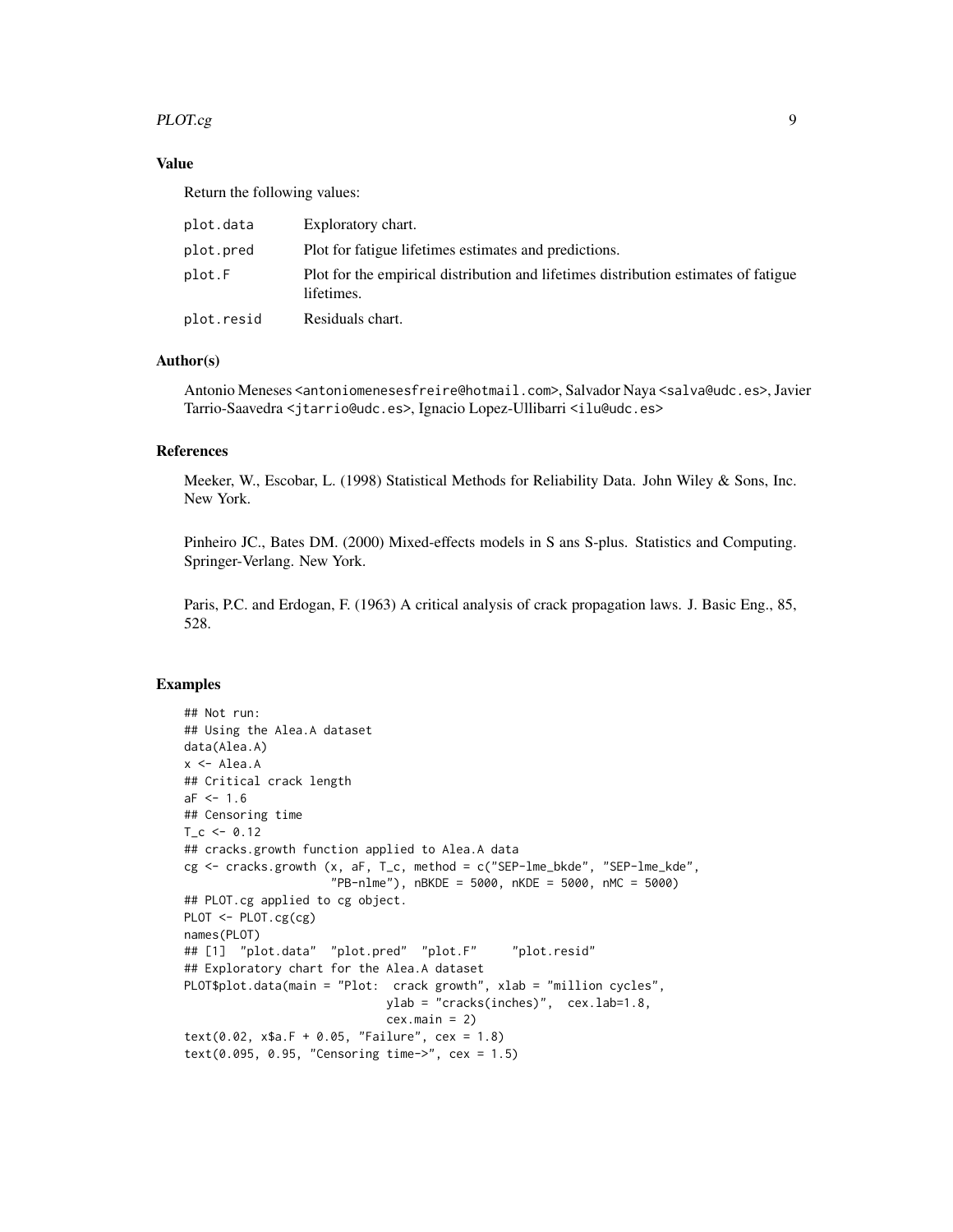```
## Plot for fatigue lifetimes estimates and predictions.
PLOT$plot.pred(xlab = "million cycles", ylab = "cracks(inches)",
main = "Plot: crack growth, estimation and prediction\n failure times (red)",
cex.lab = 1.8, cex.main = 1.5)
text(0.02,x$a.F+0.05, "Failure", cex = 1.8)
text(0.085,0.95, "Censoring time->", cex = 1.5)
## Plot for the empirical distribution and lifetimes distribution estimates
## of fatigue lifetimes
PLOT$plot.F(main = "Plot: distributions of failure times",
            xlab = "million cycles", ylab = "probability",
             cex.lab = 1.7, cex.main=2)text(0.14, 0.1, "<-Censoring time", cex = 1.5)legend("topleft", c("Empirical", "Estimated"), col = c("blue","black"),
        pch=c(20,20), cex=1.5, bty="n")
## Residuals chart.
PLOT$plot.resid(main = "Plot: residual", xlab = "fitted", ylab = "residuals",
                 cex = 1.5, col = "blue", cex.lab = 1.7, cex.main = 2)
```
## End(Not run)